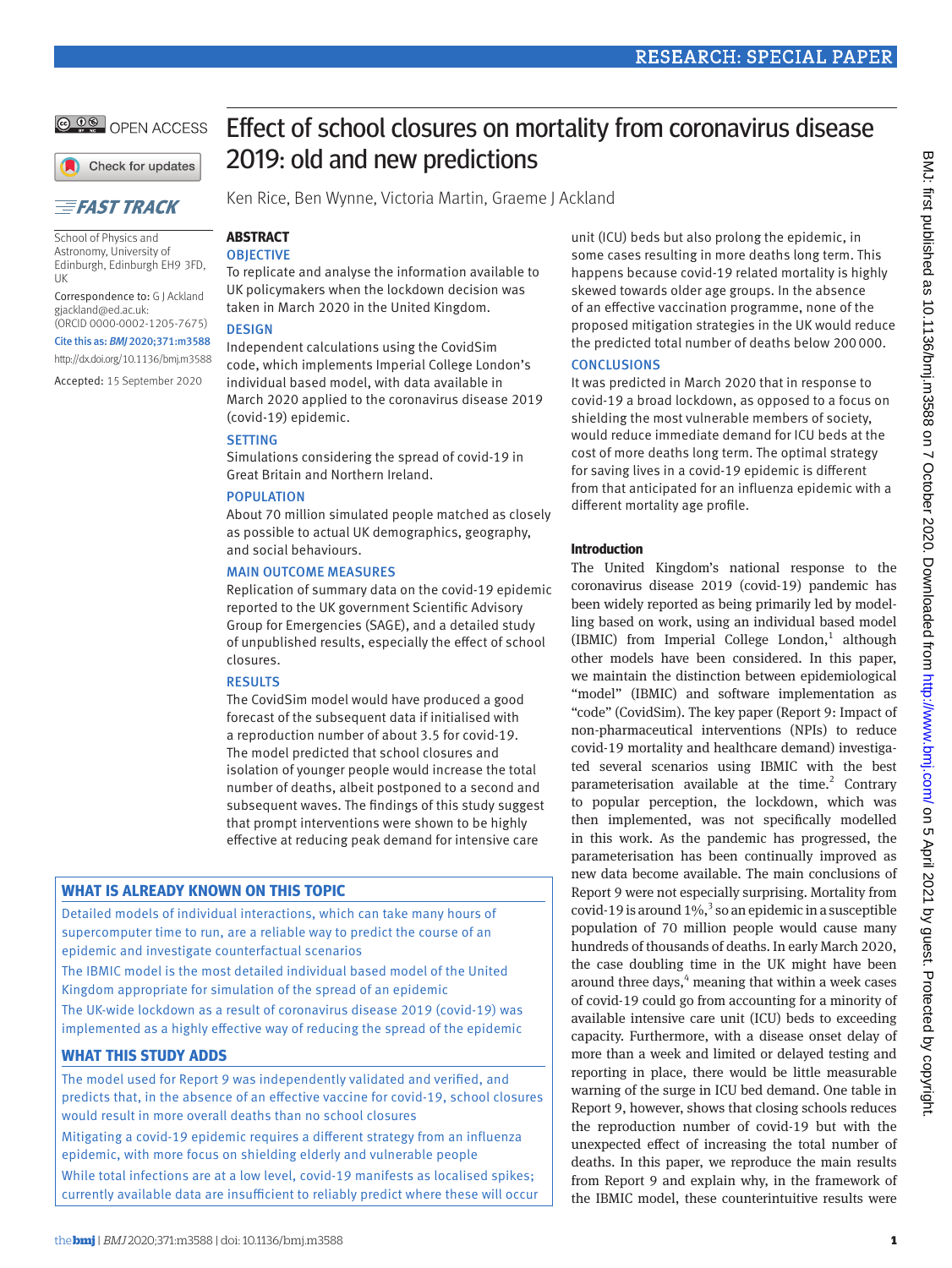obtained. We chose not to re-parameterise the model as we wanted to replicate the information available to policymakers at the time, specifically highlighting policies for which suppressing the outbreak and saving lives were conflicting choices.

### **Methods**

IBMIC was developed from an influenza pandemic model.<sup>156</sup> The original code used for Report 9 has not been released. However, the team at Imperial College London, headed by epidemiologist Neil Ferguson, collaborated with Microsoft, GitHub, and the Royal Society Rapid Assistance in Modelling the Pandemic (RAMP) initiative to recreate the model in the CovidSim code: this version has been stringently externally validated.<sup>7</sup> We used GitHub tagged version 0.14.0 plus additional patches dated before 3 June 2020, the full technical details of which are published elsewhere.<sup>8</sup> Ferguson et al $<sup>9</sup>$  supplied the input files relevant to</sup> Report 9 that were included in the GitHub release.

CovidSim performs simulations of the UK at a detailed level without requiring personal data. The model includes millions of individual "people" going about their daily business—for example, within communities and at home, schools, universities, places of work, and hospitals. The geographical representation of the UK is taken from census data, so the distribution of age, health, wealth, and household size for simulated people in each area is appropriate. The model also includes appropriate numbers, age distribution, and commuting distances of people in the simulated schools and workplaces, each in line with national averages. The network of interactions is age dependent: people interact mainly with their own age group and with family, teachers, and carers. The virus (severe acute respiratory syndrome coronavirus 2) initially infects random members of this network of interacting coworkers, strangers, friends, and family. Whenever an infected person interacts with a noninfected person, there is a probability that the virus will spread. This probability depends on the time and proximity of the interaction and the infectiousness of the person according to the stage of the disease. Infected people might be admitted to hospital and might die, with the probability dependent on age, pre-existing conditions, and stage of the disease. This extremely

detailed model is then parameterised using the best available expert clinical and behavioural evidence,<sup>5</sup> with coronavirus specific features being updated as more coronavirus specific data become available from the worldwide pandemic.<sup>8</sup> Therefore, the model has the required complexity to consider non-pharmaceutical interventions, which would reduce the number of interactions between simulated people in the model (table 1). To predict policymaking, it is assumed that these interventions are implemented when demand for ICU beds reaches a particular "trigger" level. As the model contains far more realistic detail than the data available, the results are averages over many runs with different starting conditions, all of which are consistent with known data. The real epidemic is just one of these possibilities, so the code determines the range of scenarios for which plans should be made. This is particularly important when the numbers of localised outbreaks are low: the prediction that local spikes will occur somewhere is reliable, and the most likely places can be identified, but predicting exactly when and where is not possible with the level of data available. All interventions reduce the reproduction number and slow the spread of the disease. However, a counterintuitive result presented in Report 9 (table 3 and table A1 in that report) is the prediction that, once all other considered interventions are in place, the additional closure of schools and universities would increase the total number of deaths. Similarly, adding general social distancing to a scenario involving household isolation of suspected cases (case isolation) and household quarantine of family members, with appropriate estimates for compliance, was also projected to increase the total number of deaths.

### Patient and public involvement

Patients or the public were not involved in the design, conduct, reporting, or dissemination plans of our research. All data used were retrieved from existing public sources, as referenced. We plan to share this on social media, Twitter, and blogs.

#### **Results**

To reproduce the result tables for the scenarios presented in Report 9, we averaged over 10 simulation

Table 1 | Peak demand for UK-wide intensive care unit beds (in 000s) for different intervention scenarios and different intensive care unit (ICU) triggers during the coronavirus disease 2019 epidemic

| Trigger* | <b>Time</b> | <b>PC</b> | <b>CI</b> | CI HQ | CI HQ SD        | CI SD | CI HQ SDOL70 | PC CI HQ SDOL70 |
|----------|-------------|-----------|-----------|-------|-----------------|-------|--------------|-----------------|
| 0.1      | 1st wave    | 152       | 119       | 87    | 8†              | 20    | 62           | 33              |
| 0.1      | Total       | 152       | 119       | 87    | 115             | 84    | 62           | 511             |
| 0.3      | 1st wave    | 153       | 119       | 87    | 10 <sup>†</sup> | 22    | 62           | 34              |
| 0.3      | Total       | 153       | 119       | 87    | 115             | 73    | 62           | 48†             |
|          | 1st wave    | 154       | 119       | 87    | 11 <sup>†</sup> | 22    | 62           | 35              |
|          | Total       | 154       | 119       | 87    | 104             | 59    | 62           | 37†             |
|          | 1st wave    | 159       | 119       | 87    | 13†             | 22    | 62           | 37              |
|          | Total       | 159       | 119       | 87    | 82              | 40    | 62           | 37†             |

CI=case isolation (home isolation of suspect cases), HQ=household quarantine of family members; SD=general social distancing; SDOL70=social distancing of over 70s; PC=place closures, specifically schools and universities.

\*For each trigger value of cumulative intensive care unit (ICU) cases (in 000s), the peak demand for ICU beds, and the peak during the first wave when the interventions were in place are shown.

†Optimal strategy for minimising peak demand.

More details of these non-pharmaceutical interventions are provided in table 2 of Report 9 (also reproduced in table 2).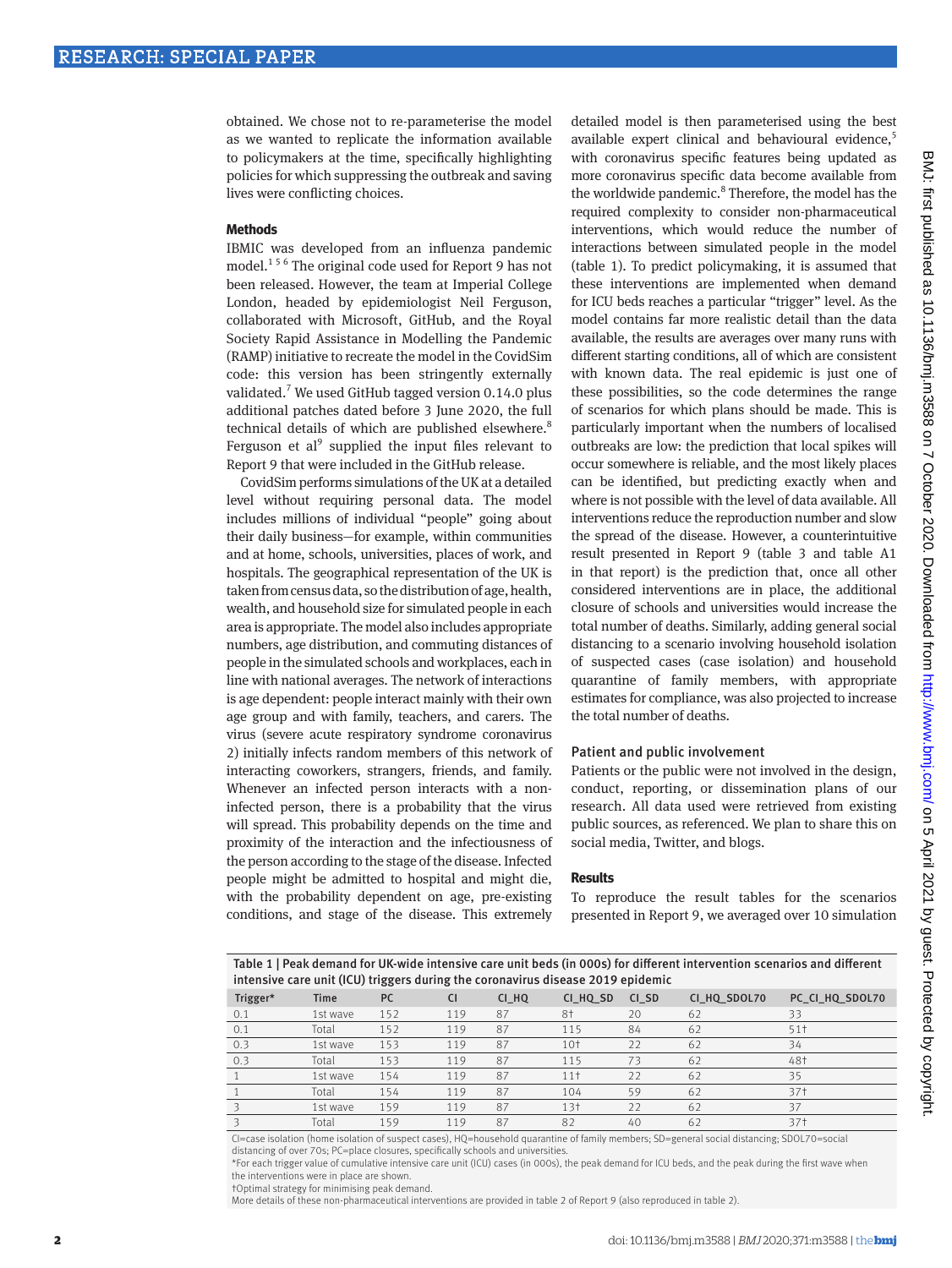| Label<br>Description<br>Policy                                                                                                                                                                                                                                                                                                 | Table 2   Definition of interventions from Report 9 considered in CovidSim |  |  |  |  |  |
|--------------------------------------------------------------------------------------------------------------------------------------------------------------------------------------------------------------------------------------------------------------------------------------------------------------------------------|----------------------------------------------------------------------------|--|--|--|--|--|
|                                                                                                                                                                                                                                                                                                                                |                                                                            |  |  |  |  |  |
| Symptomatic cases stay at home for seven days, reducing non-household contacts by 75% for this period.<br>C<br>Household contacts remain unchanged. Assume 70% of households comply with the policy                                                                                                                            | Case isolation in the home                                                 |  |  |  |  |  |
| Following identification of a symptomatic case in the household, all household members remain at home for 14 days.<br>Voluntary home quarantine<br>H <sub>O</sub><br>Household contact rates double during this quarantine period, contacts in the community reduce by 75%.<br>Assume 50% of households comply with the policy |                                                                            |  |  |  |  |  |
| Reduce contacts by 50% in workplaces, increase household contacts by 25%, and reduce other contacts by 75%.<br>Social distancing of those<br>SDOL70<br>Assume 75% compliance with policy<br>over 70 years of age                                                                                                               |                                                                            |  |  |  |  |  |
| All households reduce contact outside household, school, or workplace by 75%. School contact rates unchanged,<br><b>SD</b><br>Social distancing of entire<br>workplace contact rates reduced by 25%. Household contact rates assumed to increase by 25%<br>population                                                          |                                                                            |  |  |  |  |  |
| Closure of all schools, 25% of universities remain open. Household contact rates for student families increased<br>PC.<br>Closure of schools and<br>by 50% during closure. Contacts in the community increase by 25% during closure<br>universities                                                                            |                                                                            |  |  |  |  |  |

runs with the same random number seeds as used in the original report. The simulations are run for 800 days, with day 1 being 1 January 2020. The simulated intervention period lasts for three months (91 days), with some interventions extended for an additional 30 days. In reality, interventions were in place for rather longer, which delayed the second wave but had little effect on deaths. The mitigation scenarios in Report 9 considered reproduction numbers of R0=2.2 and  $R0=2.4$ . As highlighted by Ferguson et al,<sup>8</sup> the results we obtain here are not precisely identical to those in Report 9 because they are an average of 10 stochastic realisations, the population dataset has changed to an open source one, and the algorithm used to assign individuals from households to other places such as schools, universities, and workplaces has been modified to be deterministic. We also count deaths in all waves, not just the first. The stochasticity gives a variance of around 5% in total number of deaths and ICU bed demand between different realisations using different random numbers. More important is the uncertainty of the timing of the peak of the infections between realisations, which is around five days. We compared these predictions to the death rates from the actual trajectory of covid-19.<sup>10 11</sup> NHS England stopped publishing data on critical bed occupancy in March 2020, $^{12}$  so it was not possible to compare ICU data from the model with real world data.

Table 1 shows the demand for ICU beds and table 3 shows the total number of deaths; in both, the same mitigation scenarios as presented in Report 9 were used. As in Report 9, for each mitigation scenario we considered a range of ICU triggers. In table 1 we report the peak ICU bed demand across the full simulation for each trigger, as was presented in Report 9, but we also include the peak demand for ICU beds during the period of the intervention (first wave). The latter we define as the period during which general social distancing was in place when implemented.

Table 3 reports the total number of deaths across the entire simulation as well as the number of deaths at the end of the first wave, again defined as the time at which general social distancing was lifted.

Table 1 and table 3 present the full simulation numbers, which are essentially the same as those presented in table A1 in Report 9. Table 3 also illustrates the counterintuitive result that adding school closures to a scenario with case isolation, household quarantine, and social distancing in people older than 70 years would increase the total number of deaths across the full simulation. Moreover, it shows that social distancing in those over 70 would be more effective than general social distancing.

Table 1 and table 3 show that in some mitigation scenarios the peak demand for ICU beds and most deaths occur during the period when the intervention is in place. There are, however, other scenarios when the opposite is true. The reason for this is illustrated in figure 1. The mitigation scenarios of "do nothing," place closures, case isolation, case isolation with household quarantine, and case isolation, household quarantine, and social distancing of over 70s are as presented in figure 2 of Report 9. We also show some additional scenarios (case isolation and social distancing; case isolation, household quarantine, and general social distancing; and place closures, case isolation, household quarantine, and social distancing of over 70s) that are not shown in figure 2 of Report 9

| Table 3   Predicted total number of UK-wide deaths (in 000s) from coronavirus disease 2019 for different intervention scenarios and different triggers<br>for the interventions based on ICU admissions during the coronavirus disease 2019 epidemic |          |           |           |       |                 |       |                  |                 |  |
|------------------------------------------------------------------------------------------------------------------------------------------------------------------------------------------------------------------------------------------------------|----------|-----------|-----------|-------|-----------------|-------|------------------|-----------------|--|
| Trigger*                                                                                                                                                                                                                                             | Time     | <b>PC</b> | <b>CI</b> | CI HQ | CI HQ SD        | CI SD | CI HQ SDOL70     | PC CI HQ SDOL70 |  |
| 0.1                                                                                                                                                                                                                                                  | 1st wave | 418       | 354       | 252   | 21 <sup>†</sup> | 39    | 177              | 75              |  |
| 0.1                                                                                                                                                                                                                                                  | Total    | 496       | 416       | 355   | 440             | 402   | 262 <sup>†</sup> | 357             |  |
| 0.3                                                                                                                                                                                                                                                  | 1st wave | 456       | 378       | 281   | 32 <sub>1</sub> | 58    | 200              | 104             |  |
| 0.3                                                                                                                                                                                                                                                  | Total    | 495       | 416       | 355   | 437             | 390   | 261†             | 356             |  |
|                                                                                                                                                                                                                                                      | 1st wave | 479       | 398       | 310   | 48†             | 86    | 223              | 139             |  |
|                                                                                                                                                                                                                                                      | Total    | 494       | 416       | 355   | 428             | 370   | 261†             | 351             |  |
|                                                                                                                                                                                                                                                      | 1st wave | 490       | 407       | 325   | 70†             | 114   | 237              | 172             |  |
|                                                                                                                                                                                                                                                      | Total    | 495       | 416       | 355   | 411             | 347   | 262 <sup>†</sup> | 342             |  |

PC=place closures; CI=case isolation; HQ=household quarantine; SD=social distancing; SDOL70=social distancing of over 70s only. \*For each trigger value of cumulative ICU cases (000s), the total deaths across the full simulation and during the first wave are shown.

†Optimal strategies for minimising short term and long term deaths.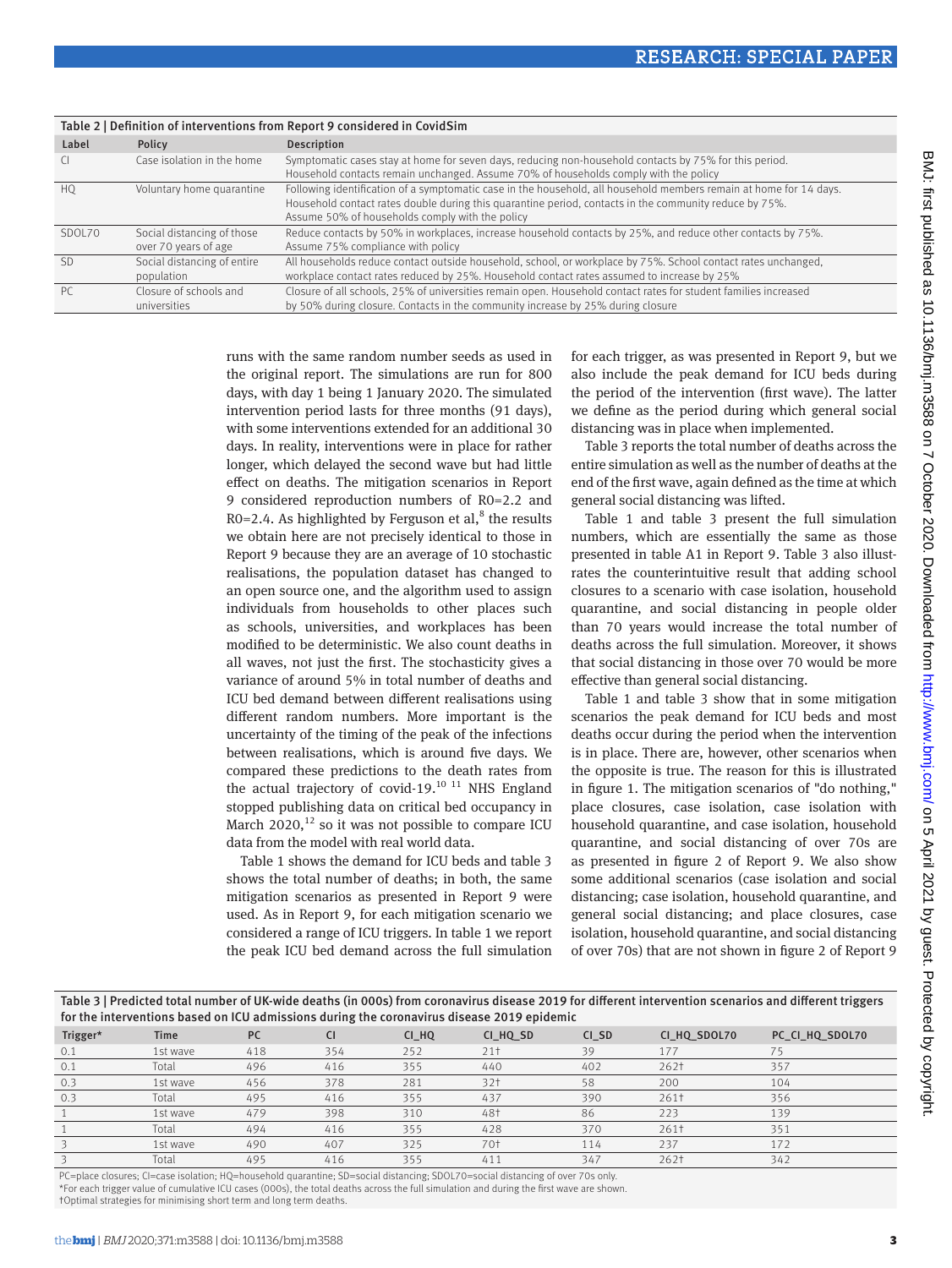but are included in table 1 and table 3 and in the tables in Report 9.

In the simulations presented here, the main interventions are in place for three months and end on about day 200 (some interventions are extended for an additional 30 days). Figure 1 shows that weaker intervention scenarios lead to a single wave that occurs during the period in which the interventions are in place. Hence the peak demand for ICU beds occurs during this period, as do most deaths.

Stronger interventions, however, are associated with suppression of the infection such that a second wave is observed once the interventions are lifted. For example, adding place closures to case isolation, household quarantine, and social distancing of over 70s substantially suppresses the infection during the intervention period compared with the same scenario without place closures. However, this suppression then leads to a second wave with a higher peak demand for ICU beds than during the intervention period, and total numbers of deaths that exceed those of the same scenario without place closures.

We therefore conclude that the somewhat counterintuitive results that school closures lead to more deaths are a consequence of the addition of some interventions that suppress the first wave and



Fig 1 | Flattening the curve. The first five curves are the same scenarios as presented in figure 2 of report 9. Three additional scenarios are also shown (summarised in table 1 and table 3). The scenario of place closures, case isolation, household quarantine, and social distancing of over 70s would minimise peak demand for intensive care but prolong the epidemic, resulting in more people needing intensive care and more deaths. These findings illustrate why adding place closures to a scenario with case isolation, household quarantine, and social distancing of over 70s can lead to more deaths than the equivalent scenario without place closures. Doing so suppresses the infection when the interventions are present but leads to a second wave when interventions are lifted. In the model this happened in July 2020, after a 91 day lockdown: in practice the first lockdown was extended into August, so the second wave was postponed to September. The total number of deaths in the scenario of case isolation, household quarantine, and social distancing of over 70s is 260 000, whereas when place closures are included the total number is 350 000. Similarly, comparing general social distancing with equivalent scenarios without social distancing, the second wave peak in the case isolation, household quarantine, and general social distancing scenario is higher than the first wave peak in the case isolation and household quarantine scenario. ICU=intensive care unit; PC=place closures; CI=case isolation; HQ=household quarantine; SDOL70=social distancing of over 70s; SD=general social distancing

failure to prioritise protection of the most vulnerable people.

When the interventions are lifted, there is still a large population who are susceptible and a substantial number of people who are infected. This then leads to a second wave of infections that can result in more deaths, but later. Further lockdowns would lead to a repeating series of waves of infection unless herd immunity is achieved by vaccination, which is not considered in the model.

A similar result is obtained in some of the scenarios involving general social distancing. For example, adding general social distancing to case isolation and household quarantine was also strongly associated with suppression of the infection during the intervention period, but then a second wave occurs that actually concerns a higher peak demand for ICU beds than for the equivalent scenario without general social distancing.

Figure 2 provides an explanation for how place closure interventions affect the second wave and why an extra intervention might result in more deaths than the equivalent scenario without this intervention. In the scenario of case isolation, household quarantine, and social distancing of over 70s but without place closures, a single peak of cases is seen. The data are broken down into age groups, showing that younger people contribute most to the total number of cases, but that deaths are primarily in older age groups. Adding the place closure intervention (and keeping all other things constant) gives the behaviour shown in the second row of plots. The initial peak is greatly suppressed, but the end of place closures while other social distancing is in place prompts a second peak of cases among younger people. This then leads to a third, more deadly, peak of cases affecting elderly people when social distancing of over 70s is removed. Postponing the spread of covid-19 means that more people are still infectious and are available to infect older age groups, of whom a much larger fraction then die.

One criticism of school closure is that reduced contact at school leads to increased contact at home, meaning that children infect high risk adults rather than low risk children. We investigated this by increasing the infection rate at home to an extremely high level. Figure 3 shows that this makes an insignificant difference compared with the overall effect of adding school closures (despite the description of place closure interventions in table 2 of Report 9, university closures are not included in the scenario parameter file representing place closure, case isolation, household quarantine, and social distancing of over  $70s<sup>9</sup>$ ) to the other interventions.

# Description of a second wave in CovidSim

Although Report 9 discusses the possibility that relaxing the interventions could lead to a second peak later in the year, we wanted to explore this in more detail using the newer CovidSim code and latest set of parameter files.<sup>8</sup>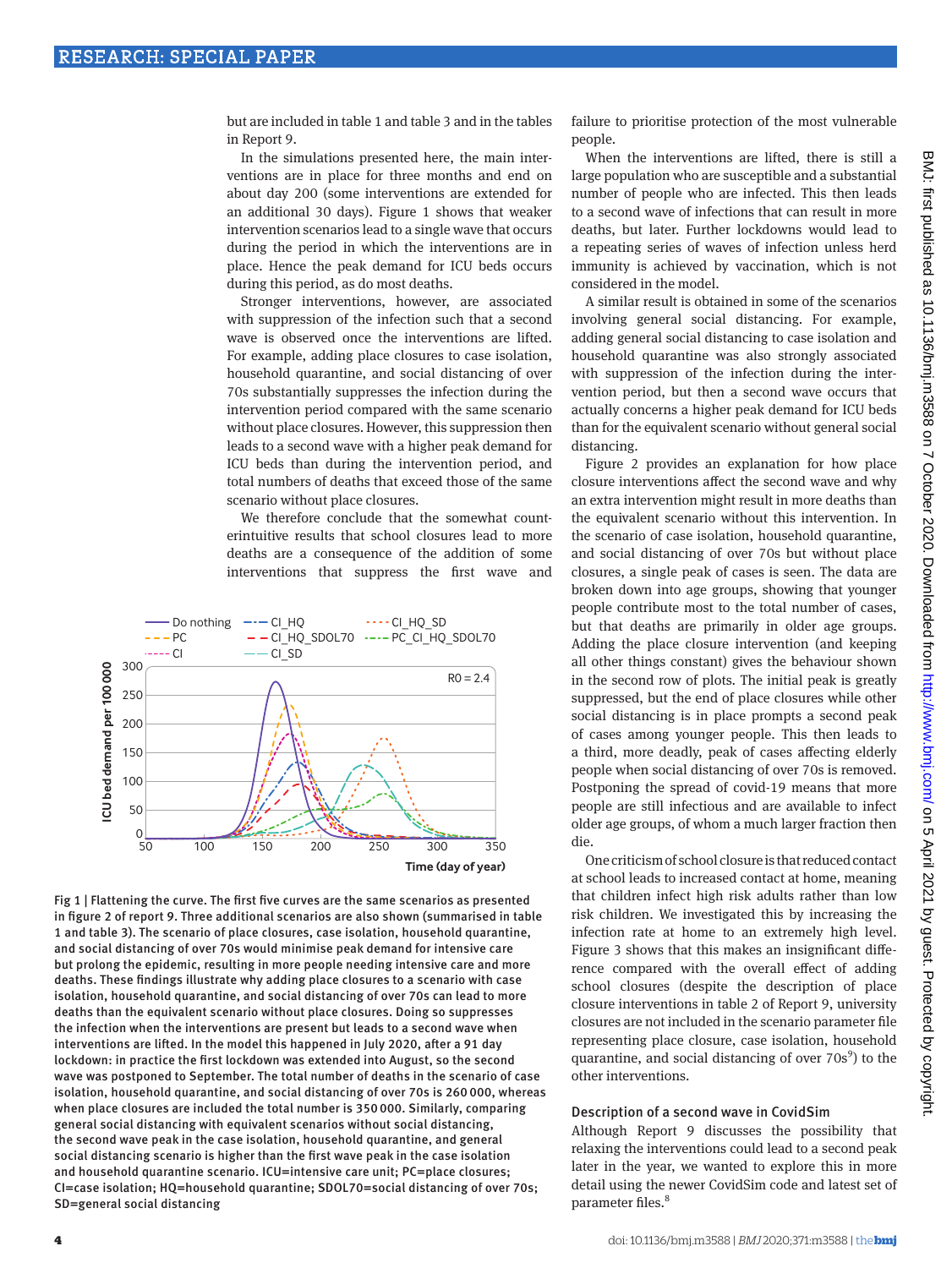The interventions we consider are place closures, case isolation, household quarantine, and general social distancing, which are implemented using the PC\_CI\_HQ\_SD parameter file. Specifically, we use the parameter file available in the data/param\_files subdirectory of the GitHub repository. The only modification was to change the duration of the interventions to 91 days.

These interventions start in late March (day 83) and last for three months (91 days). These simulations are also initialised so that about 15600 deaths occur by day 100 (9 April) in all scenarios, mostly in people infected before the interventions were implemented. Initialisation is done by modifying the "number of deaths accumulated before alert" parameter in the preUK\_2.0.txt parameter file. This compares with how the Report 9 simulations were initialised, which used the reported deaths to 14 March. The results are presented in figure 4. The top panel shows the cumulative number of deaths, using data from National Records of Scotland<sup>11</sup> and Connors and Fordham,<sup>13</sup> whereas the bottom panel shows ICU bed demand per

100000 people. Although our simulations include Northern Ireland, the available reported data do not. Therefore, the simulation results and data presented in figure 4 are only for England, Wales, and Scotland. We also consider a range of reproduction numbers and find that values higher than those considered in Report 9 best reproduce the data, with a value between 3.0 and 3.5 probably providing the best fit. This is consistent with the analysis presented in Flaxman et al,  $^{14}$  but we acknowledge that the data could also be fitted by changes to the other scenario parameters. In both panels we also show the "do nothing" scenario for a reproduction number of 3.0.

The scenarios presented in figure 4 are predicted to substantially reduce the demand for ICU beds.

The best fit to the code suggests about 10% infection rate in the first wave. Random antibody testing at the time of writing (June 2020) suggests that about 5% of the population test positive for antibodies to coronavirus,  $^{13}$  15 although the large number of deaths in care homes suggest the post-lockdown first wave was concentrated in the over 70s age group. (An



Fig 2 | Simulated values for daily numbers of people with coronavirus disease 2019 and deaths related to two scenarios. Interventions are triggered by reaching 100 cumulative intensive care unit cases. After the trigger, all the interventions are in place for 91 days: the general social distancing runs to day 194 and the enhanced social distancing for over 70s runs for an extra 30 days. Results are broken down into age categories, with social distancing of over 70s interventions affecting the three oldest groups. In the case isolation, household quarantine, and social distancing of over 70s scenario, a single peak of cases is seen, with greatest infection in the younger age groups but most deaths in the older age groups. In the place closures, case isolation, household quarantine, and social distancing of over 70s scenario, three peaks occur in the plot of daily cases, with the first peak appearing at a similar time to the other scenario, but with reduced severity. The second peak seems to be a response to the ending of place closure and mostly affects the younger age groups; therefore has little impact on the total number of deaths. The third peak triggered by relaxing social distancing of over 70s affects the older age groups, leading to a substantial increase in the total number of deaths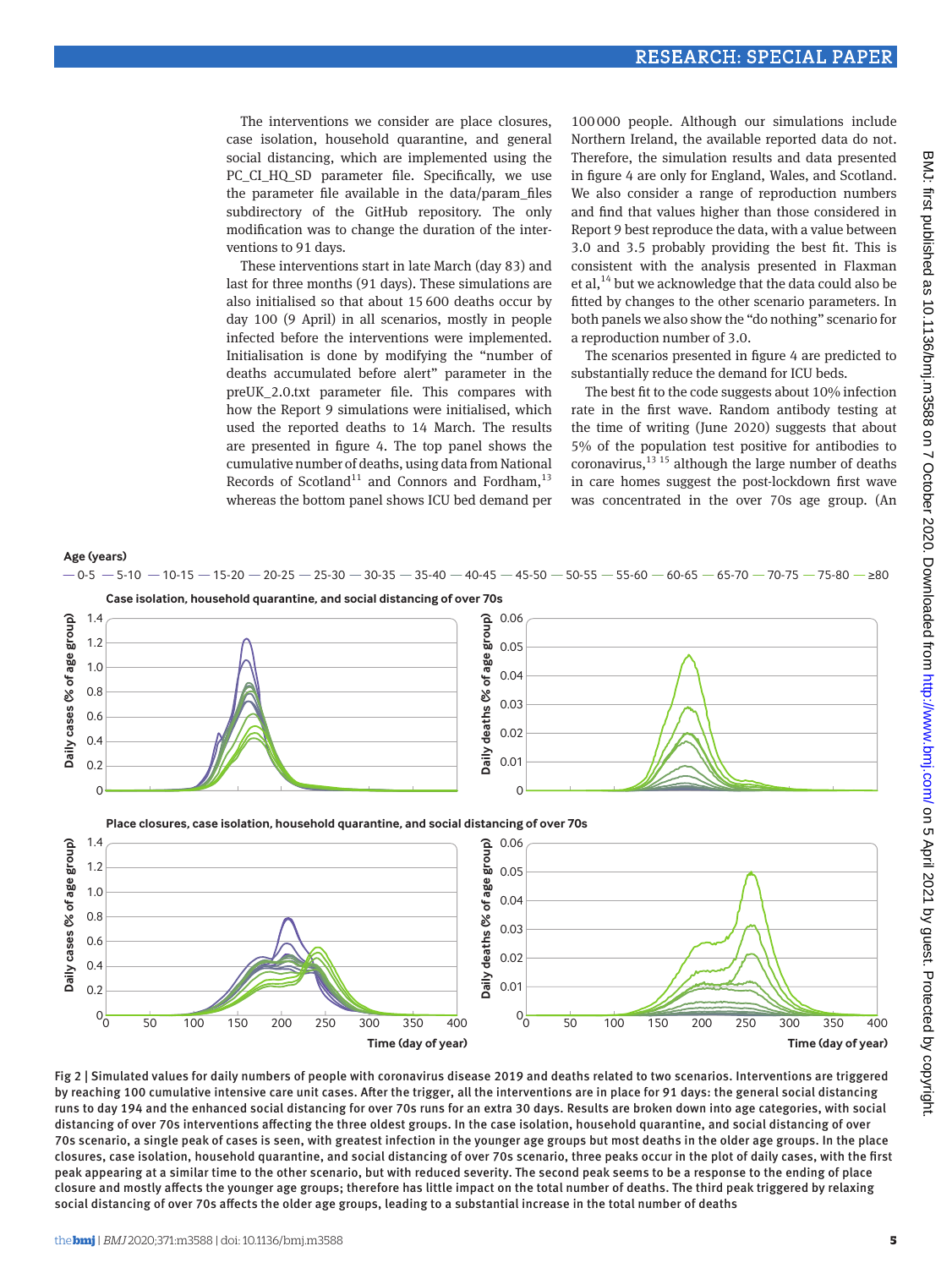

Fig 3 | Effect of place closures. Comparison of the case isolation, household quarantine, and social distancing of over 70s scenario with the same scenario but place closure included. After the trigger at 100 cumulative intensive care unit cases, all the interventions are in place for 91 days: general social distancing runs to day 194 and social distancing for over 70s runs for an extra 30 days. With place closure the effect of increasing the amount of in-household interactions by a factor (home) of up to 2 is shown, which results in cases being shifted from first to later waves, but the additional place closure intervention always results in an increase in total number of cases and deaths. PC=place closures; CI=case isolation; HQ=household quarantine; SDOL70=social distancing of over 70s

editorial published in *The BMJ* on 19 September 2020 suggests this 5% could be an underestimate because IgA antibodies and T cell immunity were overlooked.<sup>16</sup>) With only 5-10% immunity after the lockdown, the epidemiological situation at the outset of the second wave is similar to that of March. Consequently, the number of second wave infections is predicted to be similar to that of the first wave, with a somewhat lower death rate.

In practice, it seems that mandatory and voluntary interventions short of a full lockdown will continue and maintain the reproduction number closer to 1 This will mean slower exponential growth of the second wave and keep the peak demand for ICU beds manageable, although since the epidemic is prolonged, the effect on total deaths is smaller. It is worth noting that a reproduction number of 1 is also the value that prolongs the need for interventions for the longest. At this level, the inhomogeneity of transmissions, particularly the unpredictability of superspreading events, becomes critical. Despite the level of detail in the model, the data are insufficient to model real people: we observed that for a major national epidemic, insufficient data introduce an uncertainty of about five days in the predictions. At a local level, and with a lower reproduction number, this uncertainty in the timing of the epidemic is greatly increased: it is impossible to predict when a particular town will experience an outbreak (specifically, different towns experience outbreaks in different runs of the code).

#### **Discussion**

In this paper we used the recently released CovidSim code<sup>8</sup> to reinvestigate the mitigation scenarios for covid-19 from IBMIC presented in mid-March 2020 in Report  $9<sup>2</sup>$ . The motivation behind this was that some of the results presented in the report suggested that the addition of interventions restricting younger people might actually increase the total number of deaths from covid-19.

We find that the CovidSim code reliably reproduces the results from Report 9 and that the IBMIC can accurately track the data on death rates in the UK. Reproducing the real data does require an adjustment to the parameters and a slightly higher reproduction number than considered in Report 9 and implies an earlier start to the epidemic than suggested by the report. We emphasise that the unavailability of these parameters in early March 2020 is not a failure of the IBMIC model.

We confirm that adding school and university closures to case isolation, household quarantine,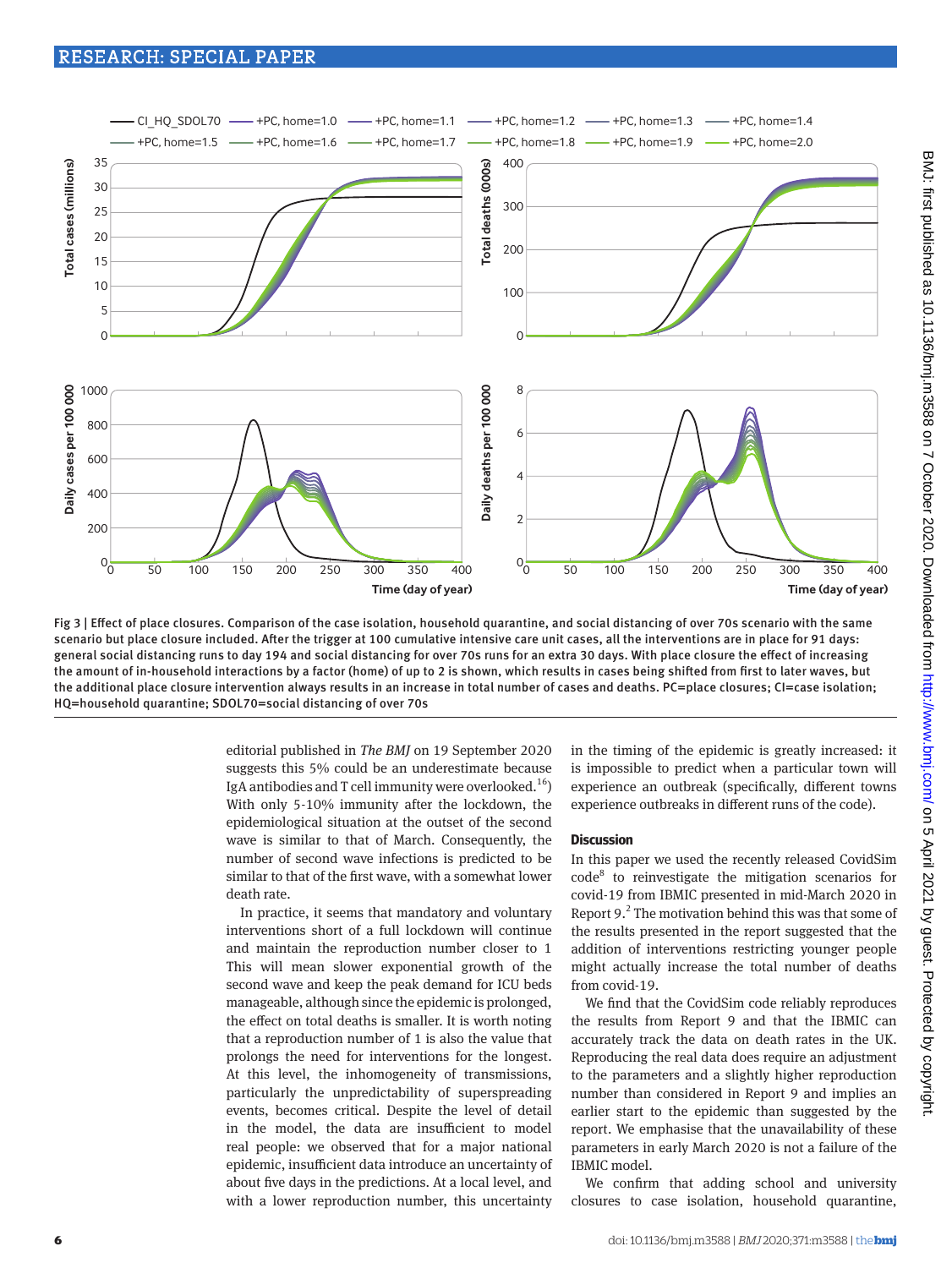



and social distancing of over 70s would lead to more deaths compared with the equivalent scenario without the closures of schools and universities. Similarly, general social distancing was also projected to reduce the number of cases but increase the total number of deaths compared with social distancing of over 70s only. We note that in assessing the impact of school closures, UK policy advice has concentrated on reducing total number of cases and not the number of  $deaths.<sup>17</sup>$ 

The qualitative explanation is that, within all mitigation scenarios in the model, the epidemic ends with widespread immunity, with a large fraction of the population infected. Strategies that minimise deaths involve the infected fraction primarily being in the low risk younger age groups—for example, focusing stricter social distancing measures on care homes where people are likely to die rather than schools where they are not. Optimal death reduction strategies are different from those aimed at reducing the burden on ICUs, and different again from those that lower the overall case rate. It is therefore impossible to optimise

a strategy for dealing with covid-19 unless these three desirable outcomes are prioritised.

We find that scenarios that are very effective when the interventions are in place, can then lead to subsequent waves during which most of the infections, and deaths, occur. Our comparison of updated model results with the published death data suggests that a similar second wave will occur later this year if interventions are fully lifted. More realistically, if the case isolation, household quarantine, and social distancing of over 70s strategy is followed, alongside other nonpharmaceutical intervention measures such as nonmandatory social distancing and improved medical outcomes, the second wave will grow more slowly than the first, with more cases but lower mortality.

Since this paper was first written (June 2020), UK policy has moved to more local interventions. CovidSim models the geography of all towns, but only the simulated people are representative of the true population. This uncertainty means that the model cannot reliably predict which town will experience an outbreak. Specifically, whereas the timing of the national outbreak is uncertain by days, the timing of an outbreak in a town is uncertain by months. IBMIC is the most precise model available, but substantially more personal data would be needed to obtain reliable local predictions.

Finally, we re-emphasise that the results in this work are not intended to be detailed predictions for the second wave of covid-19. Rather, we re-examined the evidence available at the start of the epidemic. More accurate information is now available about the compliance with lockdown rules and age dependent mortality. The difficulty in shielding care home residents is a particularly important set of health data that was not available to modellers at the outset.

Nevertheless, in all mitigation scenarios, epidemics modelled using CovidSim eventually finish with widespread infection and immunity, and the final death toll depends primarily on the age distribution of those infected and not the total number.

We thank Kenji Takeda and Peter Clarke for help with the CovidSim code and Neil Ferguson for advice and sharing data.

Contributors: KR and BW ported and validated the code across several computer architectures, performed the calculations, and produced the figures. VM supervised the testing and preopensourcing test of the CovidSim code. GJA designed and supervised the project. All authors contributed to writing the paper. All authors act as guarantors. The corresponding author attests that all listed authors meet authorship criteria and that no others meeting the criteria have been omitted.

Funding: This paper was supported by a UK Research and Innovation grant ST/V00221X/1 under covid-19 initiative. This work was undertaken, in part, as a contribution to the Rapid Assistance in Modelling the Pandemic (RAMP) initiative, coordinated by the Royal Society. The funders had no role in considering the study design or in the collection, analysis, interpretation of data, writing of the report, or decision to submit the article for publication.

Competing interests: All authors have completed the ICMJE uniform disclosure form at [www.icmje.org/coi\\_disclosure.pdf](http://www.icmje.org/coi_disclosure.pdf) and declare: support from UK Research and Innovation for the submitted work; no financial relationships with any organisations that might have an interest in the submitted work in the previous three years; no other relationships or activities that could appear to have influenced the submitted work.